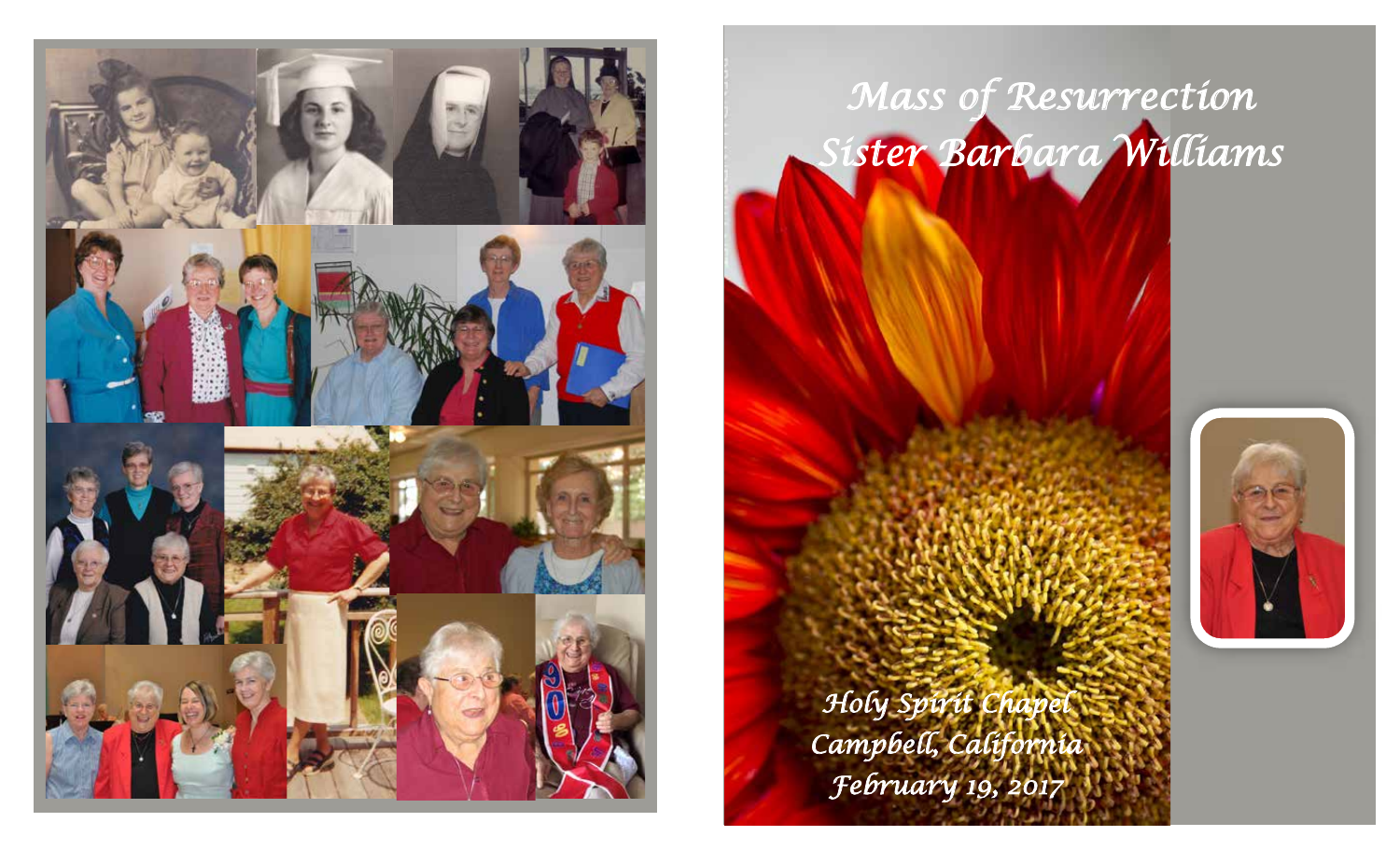*Many thanks to all who cared for Sister Barbara and who contributed to or participated in this afternoon's celebration:*

*Our co-presiders, Jesuit Fathers John Endres and John Martin Our liturgy planners and worship aid designers Our greeters, lectors, Eucharistic ministers and sacristans Our homilist, eulogist and musicians Sister Barbara's family, friends and former ministry partners The staffs at Merrill Gardens, Campbell and Our Lady of Fatima Villa Pathways Home Health, Hospice and Private Duty*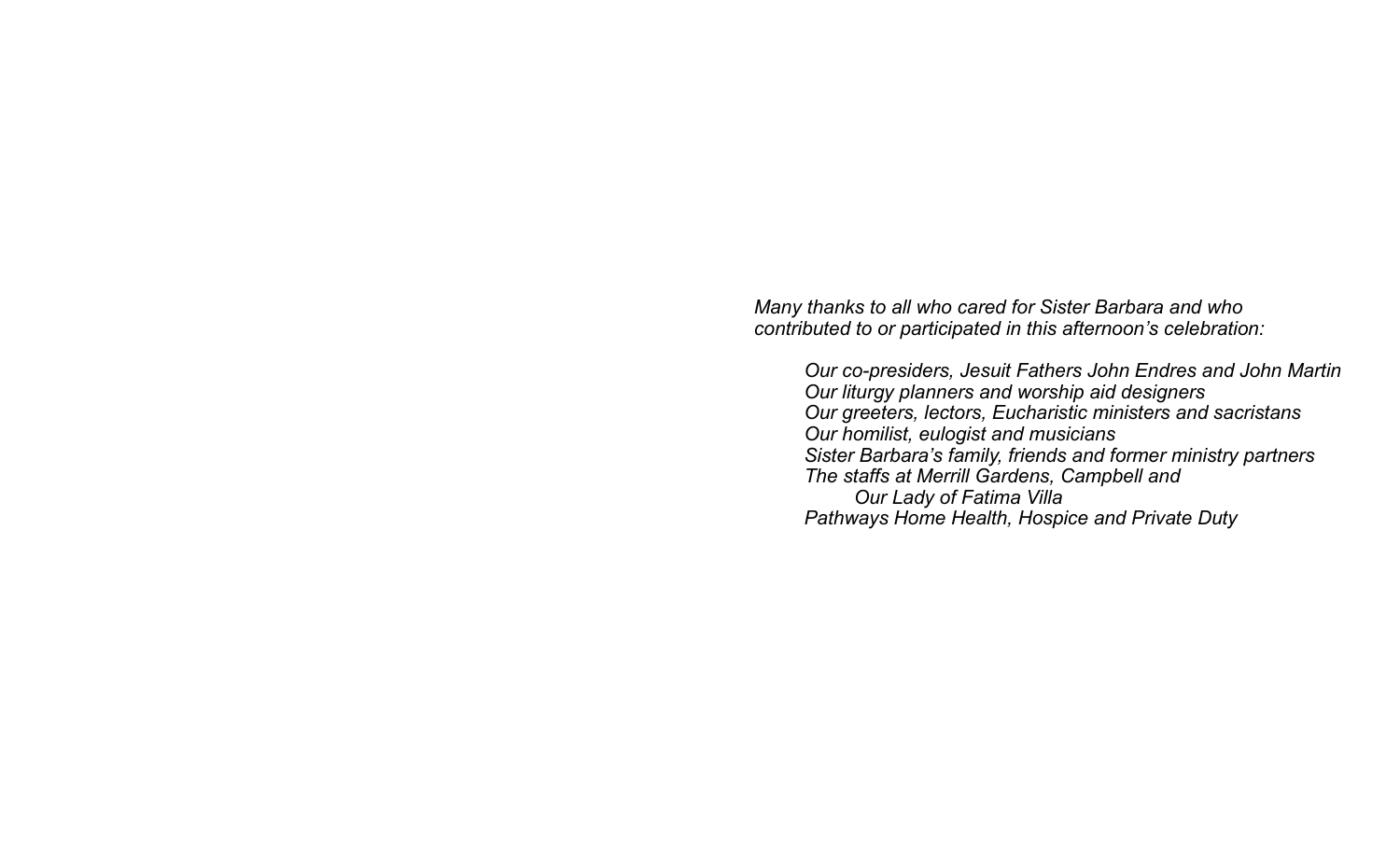## *Sending Forth Song*



Refrain text: Caroline Maria Noel, 1817-1877. Verses text based on Philippians 2. Music and verses text @ 1995, Christopher Walker. Published by OCP Publications. All rights reserved.

### *Welcome*

| Presider | The grace and peace of God who raised<br>Jesus from the dead, be with you always.                                                                                                                                     |
|----------|-----------------------------------------------------------------------------------------------------------------------------------------------------------------------------------------------------------------------|
| Response | And with your spirit.                                                                                                                                                                                                 |
| Presider | Blessed be our loving God, full of gentleness<br>and consolation, who comforts us in all our<br>sorrows, so that we can offer others in their<br>losses, the consolation that we ourselves<br>have received from God. |
| Blessing | In the waters of Baptism, Barbara Ann died with                                                                                                                                                                       |

 Christ and rose with Him in new life. May she share now with Him in eternal glory.

*(sprinkling with holy water)*